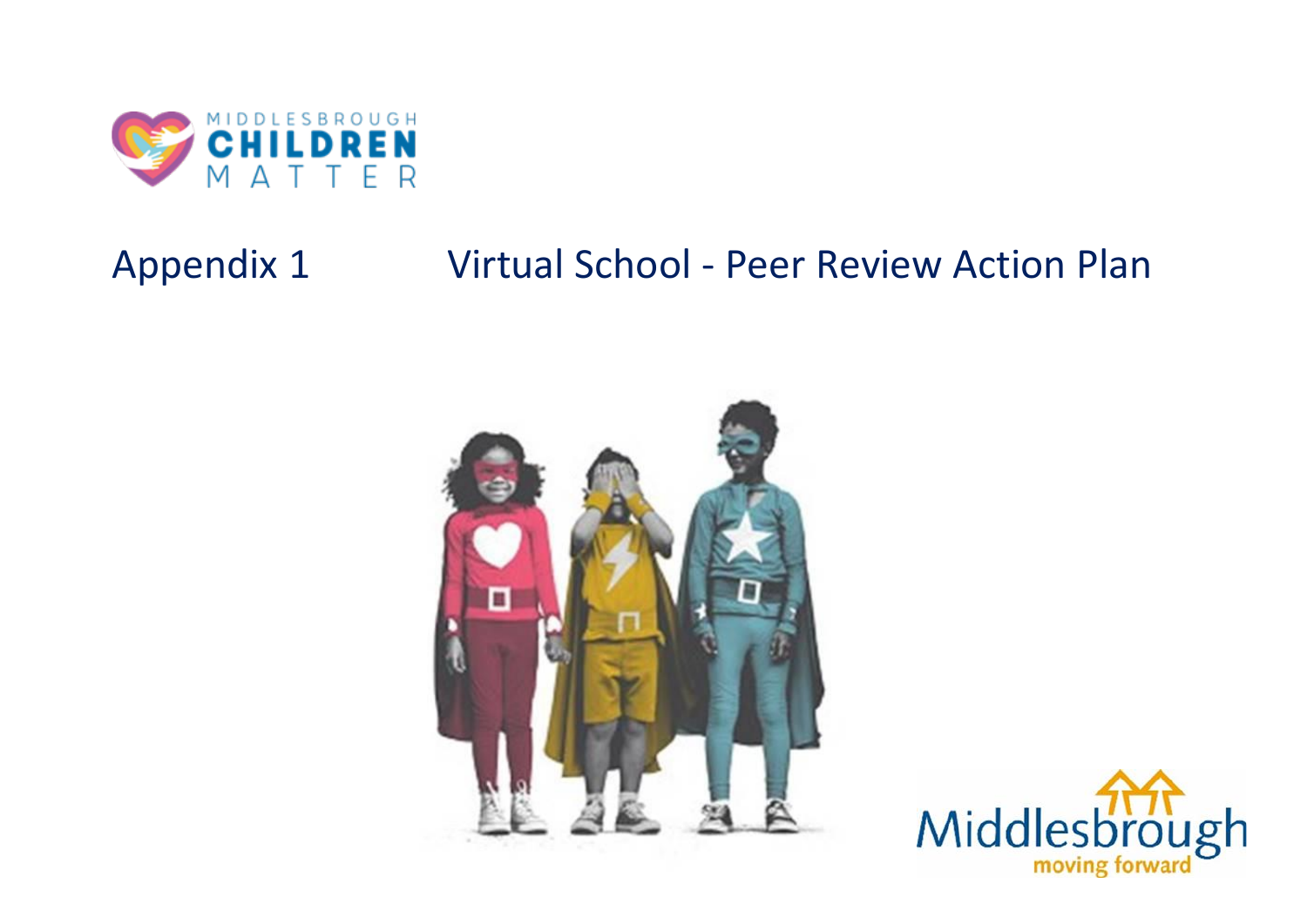## **Overview**

The Virtual School underwent a peer review in September 2022 carried out by the National Association of Virtual School Heads (NAVSH). The NAVSH national business process for peer challenge in Virtual Schools builds on LGA methodology and includes triangulation of findings.

There were four area of scope:

- 1. How well does the Middlesbrough Virtual School, as part of the wider Children's Services and the Local Authority work with external partners, specifically schools, to improve outcomes for children in their care?
- 2. How effective is the Personal Education Plan (PEP) process in supporting children's progress and do the quality assurance (QA) arrangements lead to continuous improvement?
- 3. What steps have been taken to ensure the Virtual School Head and the Virtual School champion all children with a social worker to fulfil the extended duties? How strong is partnership working between the Virtual School and Children's Social Care in Middlesbrough?
- 4. Are the Virtual School's current arrangements for tracking, monitoring and supporting children who have been excluded, are without a school place or are on part-time tables effective in ensuring these children are accessing appropriate and quality education?

## **Monitoring and Oversight**

The actions within this plan will be tracked and monitored as set out below:

- 1. The Virtual School Head will meet monthly with the Head of Access to Education to review in detail all aspects of the plan and agree actions where changes or amendments are required due to changing circumstances.
- 2. Key performance indicators will be taken from the plan and added to the score cards that are presented monthly to the Director of Education and Partnerships (RB) and the Director of Children's Services (RF) in their respective performance clinics, allowing Directors oversight of the improvements as they develop.
- 3. The Virtual School Head will present a summary report of progress against the plan to the Virtual School Governing Body at its six weekly meetings, facilitating the appropriate governance, support and challenge.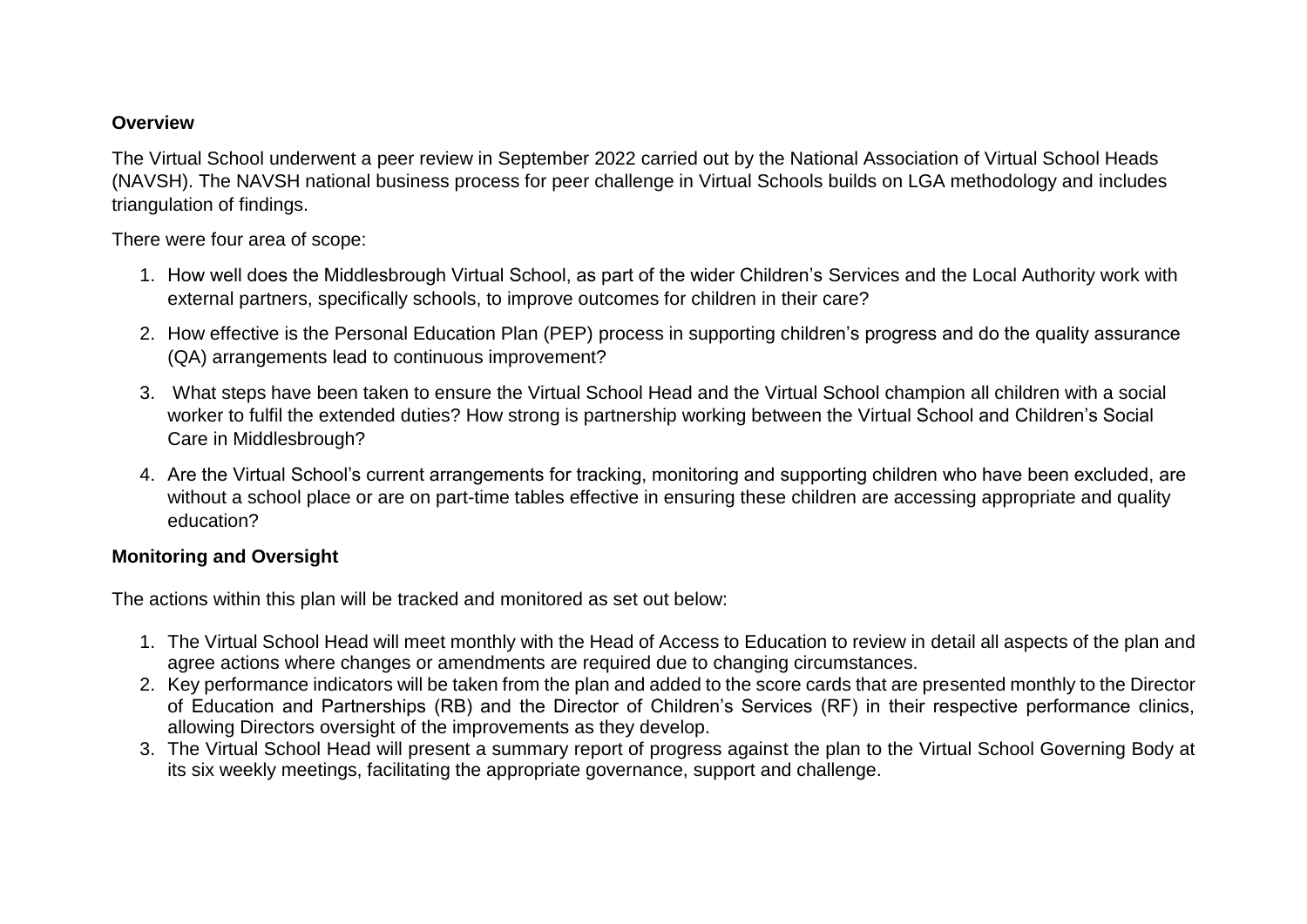## **Virtual School Peer Review Action Plan January 2022**

How well does the Middlesbrough Virtual School, as part of the wider Children's Services and the Local Authority work with external partners, specifically schools, to improve outcomes for children in their care?

| <b>Consideration</b>                                                                                                                                                                                                                                 | <b>Action</b>                                                                                                                        | By whom?               | Due /<br><b>RAG on</b><br>track | <b>Progress / RAG</b><br>completion                                                                   | <b>Anticipated Impact</b>                                                                                                                                                                                                                                                          |
|------------------------------------------------------------------------------------------------------------------------------------------------------------------------------------------------------------------------------------------------------|--------------------------------------------------------------------------------------------------------------------------------------|------------------------|---------------------------------|-------------------------------------------------------------------------------------------------------|------------------------------------------------------------------------------------------------------------------------------------------------------------------------------------------------------------------------------------------------------------------------------------|
| Work with North East<br>and national Virtual<br>School Heads (VSHs)<br>in collaboration with<br>National Association of                                                                                                                              | Share the Middlesbrough<br>and Redcar & Cleveland<br>(R&C) dashboard at North<br><b>East Virtual School Heads</b><br>(VSHs) meeting. | VB and JJ<br>(R&C VSH) | <b>Nov</b>                      | Complete.<br><b>5 Local Authorities</b><br>were keen to meet to<br>progress a regional<br>dash board. | Sharing data locally and<br>nationally will help the VS to<br>bench mark performance and<br>help identify common areas of<br>concern. These can be<br>addressed collectively,                                                                                                      |
| (NAVSH) to create a<br>regional / national Child<br>Looked After (CLA)                                                                                                                                                                               | <b>Virtual School Heads</b><br>Arrange to meet with 5 local<br>VSHs from neighbouring<br>Authorities and Welfare Call<br>Ltd.        | VB and JJ<br>(R&C VSH) | <b>March</b><br>22              | Date arranged (March<br>$22$ ).                                                                       | perhaps by sharing resources<br>and achieving economies of<br>scale. The result will be an<br>improved service for children                                                                                                                                                        |
| dashboard.<br><b>Note: Middlesbrough</b><br><b>Virtual School started</b><br>to develop a shared<br>data dash board with<br><b>Redcar &amp; Cleveland</b><br>Virtual School prior to<br>the Peer Review. We<br>plan to develop this<br>work further. | Create joint dash board.                                                                                                             | VB and JJ<br>(R&C VSH) | June 22                         | Trial the dash board by<br>March 22<br>Launch June 22                                                 | and better value for money.<br>Evidence of impact will<br>ultimately be a fall in<br>exclusions and an increase in<br>achievement.<br>Exclusions to have fallen from<br>an average of 15 children per<br>month (autumn term '21) to<br>10 children per month<br>(autumn term '22). |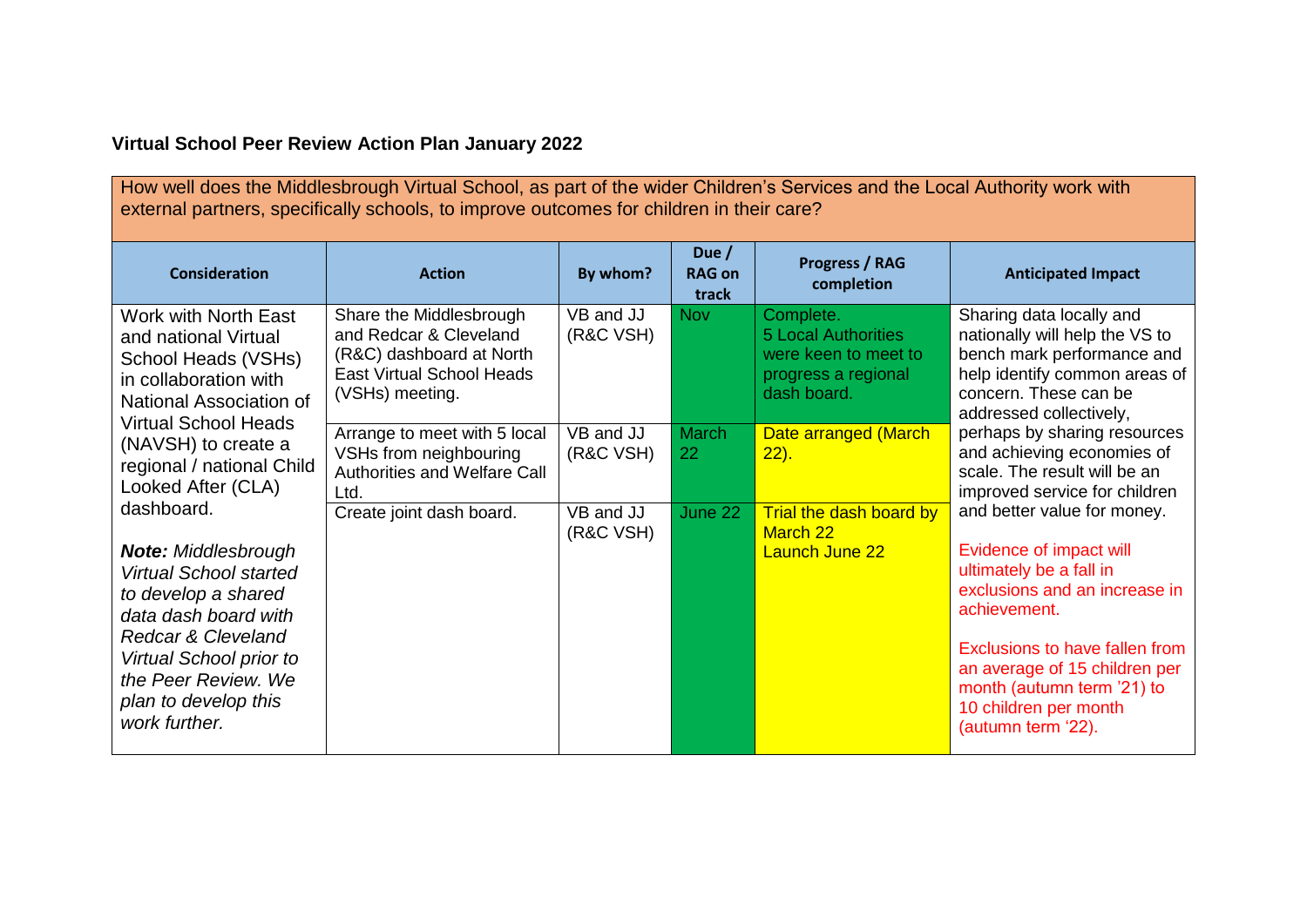| Further consideration<br>regarding the way data<br>and the accompanying<br>narrative can be more<br>nuanced to evidence<br>the effectiveness of the<br>Virtual School (VS). | Create a head line data<br>report that incorporates<br>"churn".                                                                                                                      | <b>VSH</b>                                | <b>Oct 22</b>                | Monthly report<br>produced and shared<br>with Director (RB).                    | Senior leaders need data to<br>inform strategic decision<br>making. By improving the<br>accuracy of data reporting<br>better decisions making will<br>result.<br>A monthly report produced<br>and shared with Director<br>(RB).                                                                                                                                                                                  |
|-----------------------------------------------------------------------------------------------------------------------------------------------------------------------------|--------------------------------------------------------------------------------------------------------------------------------------------------------------------------------------|-------------------------------------------|------------------------------|---------------------------------------------------------------------------------|------------------------------------------------------------------------------------------------------------------------------------------------------------------------------------------------------------------------------------------------------------------------------------------------------------------------------------------------------------------------------------------------------------------|
|                                                                                                                                                                             | Complete case studies and<br>incorporate them in the VSH<br>annual report.<br>Strengthen case study<br>narrative to provide a richer<br>understanding of the<br>impact for the child | <b>VSH</b><br><b>VSH</b>                  | Oct 22<br><b>March</b><br>22 | Complete<br>New template design<br>completed and will be<br>used going forward. | Case studies will help leaders<br>and stakeholders to fully<br>understand the effectiveness<br>of the VS's work, as well as<br>helping to identify further<br>possible improvements in the<br>operating model. These<br>improvements will support the<br>overall aim of continuous<br>improvement in the quality of<br>service delivery.<br>One case study to be<br>presented at each Governing<br>Body meeting. |
| Hold schools to<br>account for whole<br>school outcomes for<br>children                                                                                                     | Create a school's score<br>card with:<br>Attendance data<br><b>Exclusion rates</b><br>$\bullet$<br>Academic<br>outcomes                                                              | Virtual<br>School (VS)<br>Data<br>Analyst | <b>Dec 22</b>                | Complete                                                                        | Professionally challenging<br>schools to improve their<br>performance is a key aspect<br>of the VS's work. Effective<br>challenge is made possible                                                                                                                                                                                                                                                               |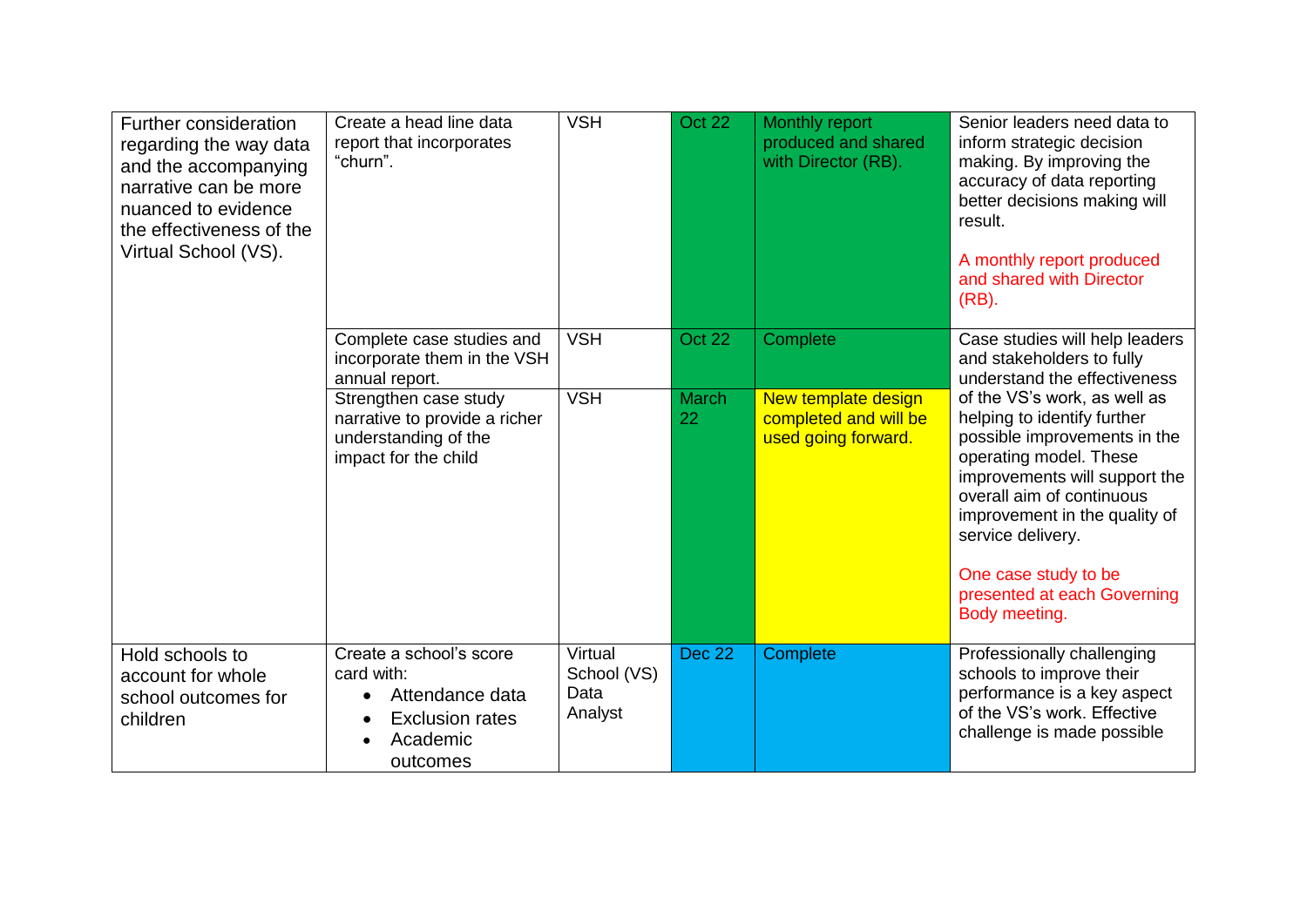|                                                       | For every school with<br>Children Looked After (CLA)<br>on roll.<br>Present score card findings<br>to schools and jointly plan<br>the required improvements. | $VSH$ and<br>Head of<br>Access to<br>Education<br>(A2E) | <b>May 22</b>             | <b>VSH</b> to meet<br>individually with Heads<br>(or in Trust clusters) to<br>review their score<br>cards.                                                                                                                                            | when accurate, clear data is<br>available.<br>The score card process will<br>encourage schools to carry<br>out effective self-evaluation,<br>and put in place bespoke<br>strategies for improvement. In<br>turn these will support<br>improved outcomes and<br>experiences for children.<br>Each secondary school Head<br>to be presented with their<br>score card termly.               |
|-------------------------------------------------------|--------------------------------------------------------------------------------------------------------------------------------------------------------------|---------------------------------------------------------|---------------------------|-------------------------------------------------------------------------------------------------------------------------------------------------------------------------------------------------------------------------------------------------------|------------------------------------------------------------------------------------------------------------------------------------------------------------------------------------------------------------------------------------------------------------------------------------------------------------------------------------------------------------------------------------------|
|                                                       | Invite high preforming<br>schools to share best<br>practice and support those<br>who need to improve.                                                        | VSH and<br>Head of<br>A <sub>2</sub> E                  | June 22                   | <b>VSH</b> to support this<br>peer support<br>programme and<br>facilitate as required.<br><b>Progress to be</b><br>reported to the Virtual<br><b>School Governing</b><br>Body and to the<br><b>Governing Body of</b><br>each participating<br>school. | Sharing best practice is an<br>effective and efficient way for<br>schools to achieve rapid<br>improvement.<br>This model will support<br>improvement in schools'<br>performance in all aspects of<br>their support for looked after<br>children, including<br>attendance, inclusion,<br>progress and attainment.<br>Two examples of shared best<br>practice to be recorded each<br>term. |
| VSH to attend<br><b>Headteacher Forum</b><br>meetings | Secure HT buy in for<br>planned improvements.                                                                                                                | <b>VSH</b>                                              | From<br>Feb <sub>22</sub> | <b>VSH to attend regularly</b><br>as appropriate.                                                                                                                                                                                                     | School Headteacher 'buy in'<br>to the processes described in<br>this plan is essential if they<br>are to change their models of                                                                                                                                                                                                                                                          |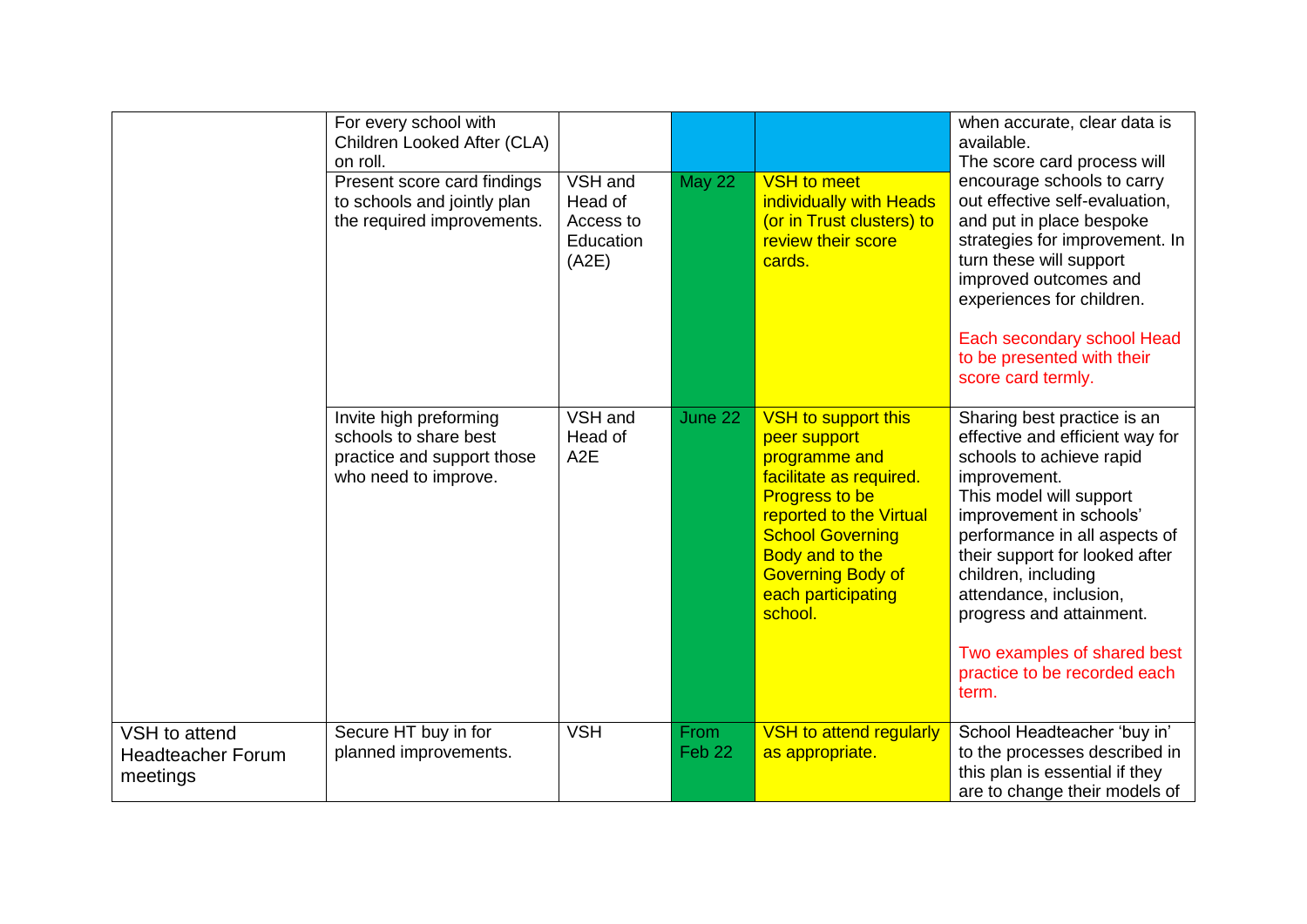|                                              |                                                                                                                                                                                                                                                              |                                               |               |                                                                                                                                                                                                                                                                                                                                           | operation and their buy in is<br>more likely to be achieved if<br>they have a strong<br>professional relationship with<br>the VSH and regard the VSH<br>as having 'authority' with the<br>LA.<br>Evidence of impact will be<br>found in closer working<br>relationships leading to a fall<br>in exclusions and an increase<br>in achievement.<br>Exclusions to have fallen from<br>an average of 15 children per<br>month (autumn term '21) to<br>10 children per month<br>(autumn term '22). |
|----------------------------------------------|--------------------------------------------------------------------------------------------------------------------------------------------------------------------------------------------------------------------------------------------------------------|-----------------------------------------------|---------------|-------------------------------------------------------------------------------------------------------------------------------------------------------------------------------------------------------------------------------------------------------------------------------------------------------------------------------------------|-----------------------------------------------------------------------------------------------------------------------------------------------------------------------------------------------------------------------------------------------------------------------------------------------------------------------------------------------------------------------------------------------------------------------------------------------------------------------------------------------|
| Reduce the reliance on<br>the Virtual School | <b>Deliver Designated Teacher</b><br>(DT) training to empower<br>schools:<br><b>Planned DT forum topics:</b><br><b>Supporting School</b><br>Transition 23rd March 2022<br>Supporting Early Years and<br>Foundation Stage (EYFS)<br>11 <sup>th</sup> May 2022 | Virtual<br>School<br>Deputy<br>Head<br>(VSDH) | <b>May 22</b> | Completed to date:<br>The Role of the<br><b>Designated Teacher</b><br>Sept 21<br><b>Child Centred Personal</b><br><b>Education Plans</b><br>(PEPs) and Personal<br><b>Education Plan (PEP)</b><br>quality assurance (QA).<br>October 21<br><b>Adoption Tees Valley -</b><br><b>Previously Looked</b><br><b>After (PLAC) October</b><br>21 | Providing a comprehensive<br>training programme for<br>teachers and school staff will<br>give them the skills to put in<br>place the changes necessary<br>to make schools more<br>supportive of the needs of<br>looked after children.<br>Impact will be evidenced by a<br>fall in exclusions and an<br>increase in achievement.<br>Exclusions to have fallen from<br>an average of 15 children per                                                                                           |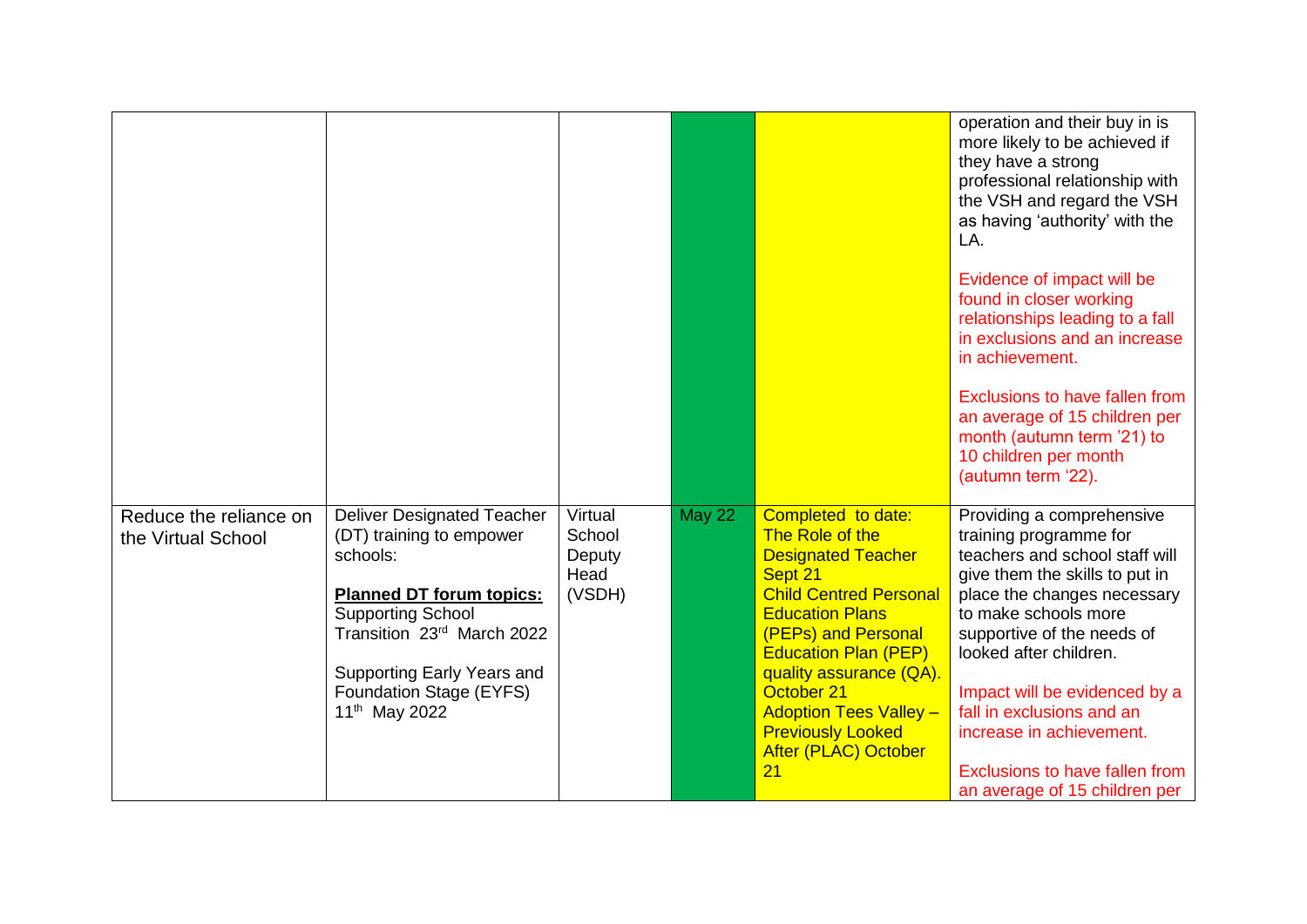|                                                                                                                                                            |                                                                         |            |                    | <b>Attendance and</b><br><b>Exclusions November</b><br>21<br><b>Attachment in Schools</b><br>January 22                                                                                                                                                               | month (autumn term '21) to<br>10 children per month<br>(autumn term '22).                                                                                                                                                                                                                                                                  |
|------------------------------------------------------------------------------------------------------------------------------------------------------------|-------------------------------------------------------------------------|------------|--------------------|-----------------------------------------------------------------------------------------------------------------------------------------------------------------------------------------------------------------------------------------------------------------------|--------------------------------------------------------------------------------------------------------------------------------------------------------------------------------------------------------------------------------------------------------------------------------------------------------------------------------------------|
| How effective is the Personal Education Plan (PEP) process in supporting children's progress and<br>do the QA arrangements lead to continuous improvement? |                                                                         |            |                    |                                                                                                                                                                                                                                                                       |                                                                                                                                                                                                                                                                                                                                            |
| Provide external PEP<br>QA Scrutiny.                                                                                                                       | Invite school based<br>Designated Teachers (DTs)<br>to complete PEP QA. | <b>VSH</b> | <b>Dec 21</b>      | <b>COVID pressure in</b><br>schools has prevented<br><b>DTs from completing</b><br>the training and<br>carrying out PEP QA.<br>This should be further<br>explored in the Spring<br>with DTs.                                                                          | The PEP document is the key<br>action driver within schools.<br><b>Higher quality PEP</b><br>documents which more<br>accurately identify the specific<br>learning needs of the child<br>and set out strategies to<br>address them, as well as<br>explaining how all                                                                        |
|                                                                                                                                                            | Invite R&C VSH to QA<br>PEPs.                                           | <b>VSH</b> | <b>May 22</b>      | <b>R&amp;C VSH and</b><br><b>Middlesbrough VSH</b><br>have agreed to QA<br>each other's PEPs.<br><b>PEP QA frame works</b><br>have been shared.<br><b>Operating protocol has</b><br>been agreed.<br><b>PEP QA to be</b><br>completed and reports<br>shared by May 22. | stakeholders will support the<br>child's learning are there for<br>essential.<br>Dynamic and systematic<br>quality assurance allows the<br>VSH to both track the quality<br>and identify where<br>improvement is necessary. By<br>involving a range of<br>stakeholders in the QA<br>process not only is their<br>understanding and support |
|                                                                                                                                                            | Invite Independent<br><b>Reviewing Officers (IROs)</b><br>to QA PEPs    | <b>VSH</b> | <b>March</b><br>22 | <b>IROs to receive training</b><br>in Feb 22 and start to<br>QA in March.                                                                                                                                                                                             | for the PEP process solidified,<br>but they can bring their<br>individual knowledge and<br>expertise to help improve the                                                                                                                                                                                                                   |
|                                                                                                                                                            | Launch the Foster Carer<br>(FC) handbook.                               | <b>VSH</b> | Feb 22             | <b>Handbook created and</b><br>will be given to                                                                                                                                                                                                                       | PEP process further and                                                                                                                                                                                                                                                                                                                    |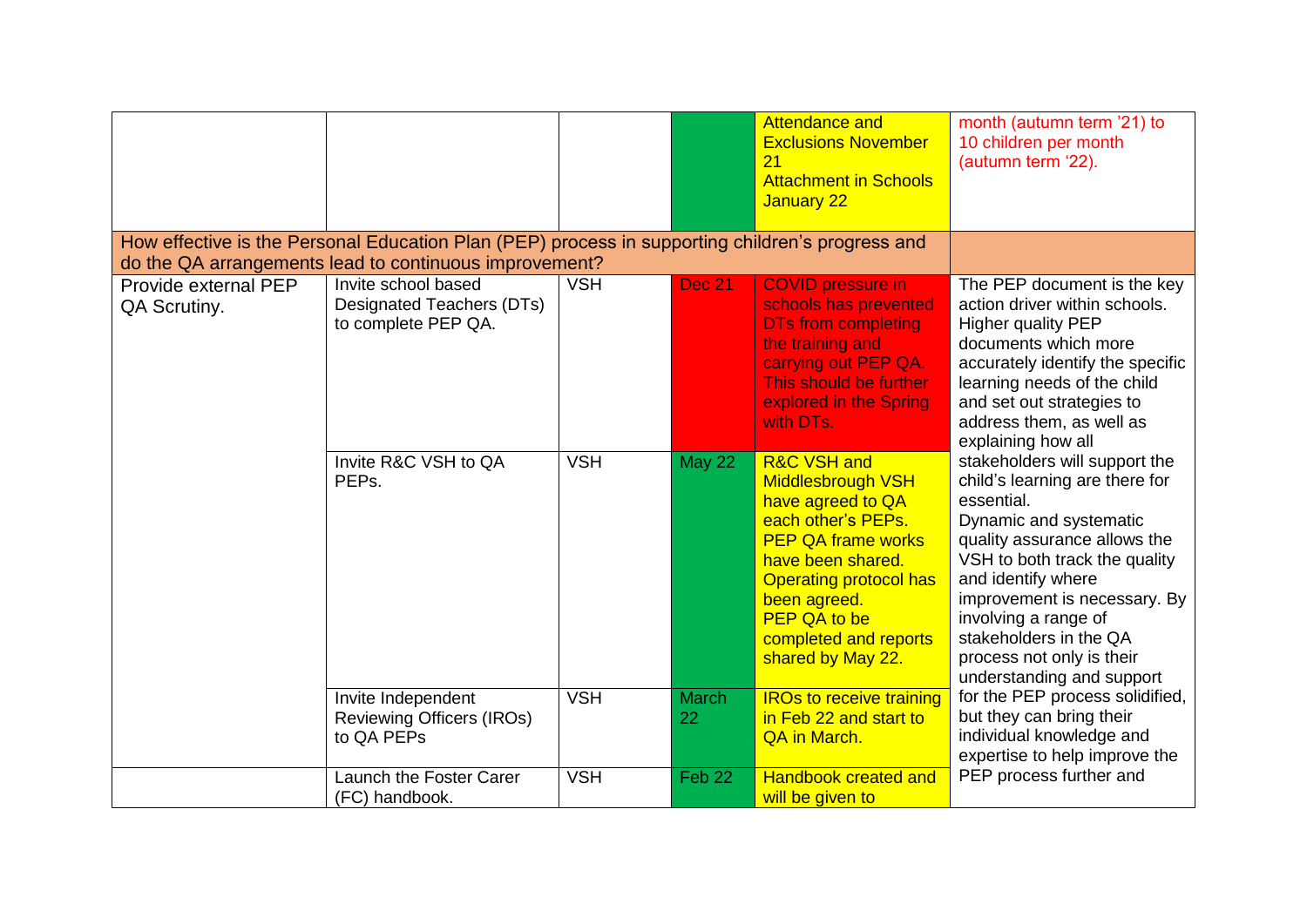| Develop the skills of<br><b>Foster Carers and</b><br>Social Workers to<br>confidently set and<br>deliver SMART targets,<br>leading to a more<br>holistic approach. |                                                                                                                                                                                                                                              |                                                                              |               | delegates at the VS<br>conference on 11 <sup>th</sup><br>Feb.<br>Distribution to all<br><b>Foster Carers will</b><br>follow (March 22).<br><b>Fostering Manger to</b><br>promote FC handbook.                                                                                           | overall quality of the PEP<br>documents will be driven up.<br><b>Foster carers and Social</b><br>Workers have a crucial role to<br>play, as they know the child<br>best and can bring unique<br>insight into the target setting<br>and action planning contained |
|--------------------------------------------------------------------------------------------------------------------------------------------------------------------|----------------------------------------------------------------------------------------------------------------------------------------------------------------------------------------------------------------------------------------------|------------------------------------------------------------------------------|---------------|-----------------------------------------------------------------------------------------------------------------------------------------------------------------------------------------------------------------------------------------------------------------------------------------|------------------------------------------------------------------------------------------------------------------------------------------------------------------------------------------------------------------------------------------------------------------|
|                                                                                                                                                                    | Work with the Principal<br>Social Worker (PSW) to<br>plan the development and<br>improvement of Social<br>Workers (SWs)<br>understanding of SMART<br>targets and SMART target<br>setting.                                                    | <b>VSH</b>                                                                   | <b>May 22</b> | As part of the<br>improvement journey<br>SWs have an extensive<br>programme of training<br>available, SMART<br>targets will be<br>incorporated into this<br>and the VS will<br>continue to support<br><b>SWs and FCs</b><br>contribution to SMART<br>target setting at PEP<br>meetings. | within the PEP.<br>PEP quality to improve from<br>55% good or better Jan '22 to<br>75% good or better by Jan<br>23.                                                                                                                                              |
| Early identification of<br><b>Special Educational</b><br><b>Needs and Disabilities</b><br>(SEND).                                                                  | Support school to become<br>'attachment aware and<br>trauma informed' via the<br>'Providing Rich<br><b>Opportunities For Looked</b><br>After Children in<br>Middlesbrough'<br>(PROCLAIM) project by<br>creating a 'PROCLAIM'<br>action plan. | VSH/<br>Educational<br>Psychologist<br><b>PROCLAIM</b><br>strategic<br>group | June 22       | <b>The Strategic Group</b><br>has been created and<br>the vison and aims<br>agreed.<br>The programme will be<br>show cased at the VS<br>conference in Feb 22.                                                                                                                           | Schools are keen to improve<br>and develop their ability to<br>respond effectively to the<br>needs of children who have<br>suffered trauma. The<br>PROCLAIM project will help<br>them to develop their skills,<br>resulting in fewer exclusions<br>for CLA.      |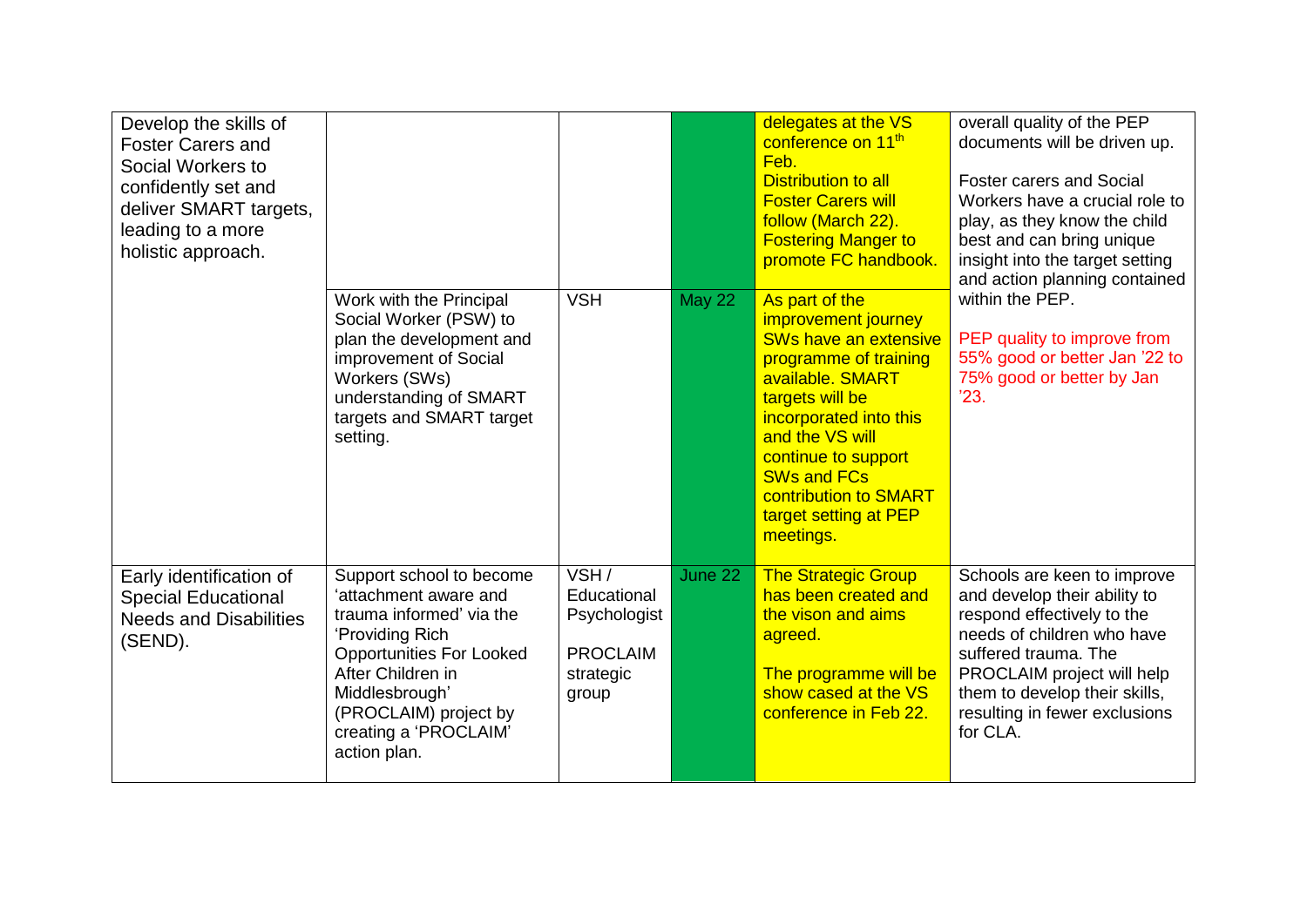|                                                                                                     |            |                    |                                                                                                                                                                                                                                                                                                                                                       | Jan '22 two secondary school<br>have signed up. By June 22<br>all secondary schools to be<br>signed up and actively<br>engaging with the<br>programme.<br>Exclusions to have fallen from<br>an average of 15 children per<br>month (autumn term '21) to<br>10 children per month<br>(autumn term '22). |
|-----------------------------------------------------------------------------------------------------|------------|--------------------|-------------------------------------------------------------------------------------------------------------------------------------------------------------------------------------------------------------------------------------------------------------------------------------------------------------------------------------------------------|--------------------------------------------------------------------------------------------------------------------------------------------------------------------------------------------------------------------------------------------------------------------------------------------------------|
| Design a Looked After Child<br>Rapid Education Health and<br>Care Plan (EHCP)<br>Assessment Policy. | <b>VSH</b> | March<br>22        | Draft policy created in<br>partnership with SEND<br>colleagues.<br><b>Trial period will run</b><br>until March '22, when,<br>following amendments,<br>it will be formerly<br>adopted.                                                                                                                                                                 | For a child with SEN an<br>EHCP helps to ensure they<br>get the support they need.<br>The process of gaining an<br><b>EHCP usually takes at least</b><br>20 weeks. We aim to reduce<br>this to a maximum of 15<br>weeks for all CLA requiring<br>assessment. In order to                               |
| Use termly progress and<br>attainment data to identify<br>possible SEND needs.                      | <b>VSH</b> | <b>March</b><br>22 | <b>Autumn term Progress</b><br>Data Return to be<br>completed by Feb 4th.<br>RAG of progress and<br>triage Key Stage 4<br>$(KS4)$ 14 <sup>th</sup> Feb<br>RAG of progress and<br>triage of KS2 21 <sup>st</sup> Feb<br><b>RAG of progress and</b><br>triage of KS3 28 <sup>th</sup> Feb<br>RAG of progress and<br>triage of KS1 7 <sup>th</sup> March | achieve this we need to<br>provide accurate progress<br>data for each child to help<br>clarify their level of additional<br>need.<br>By September '22, no CLA to<br>wait longer than 15 weeks to<br>be granted an EHCP<br>following assessment.                                                        |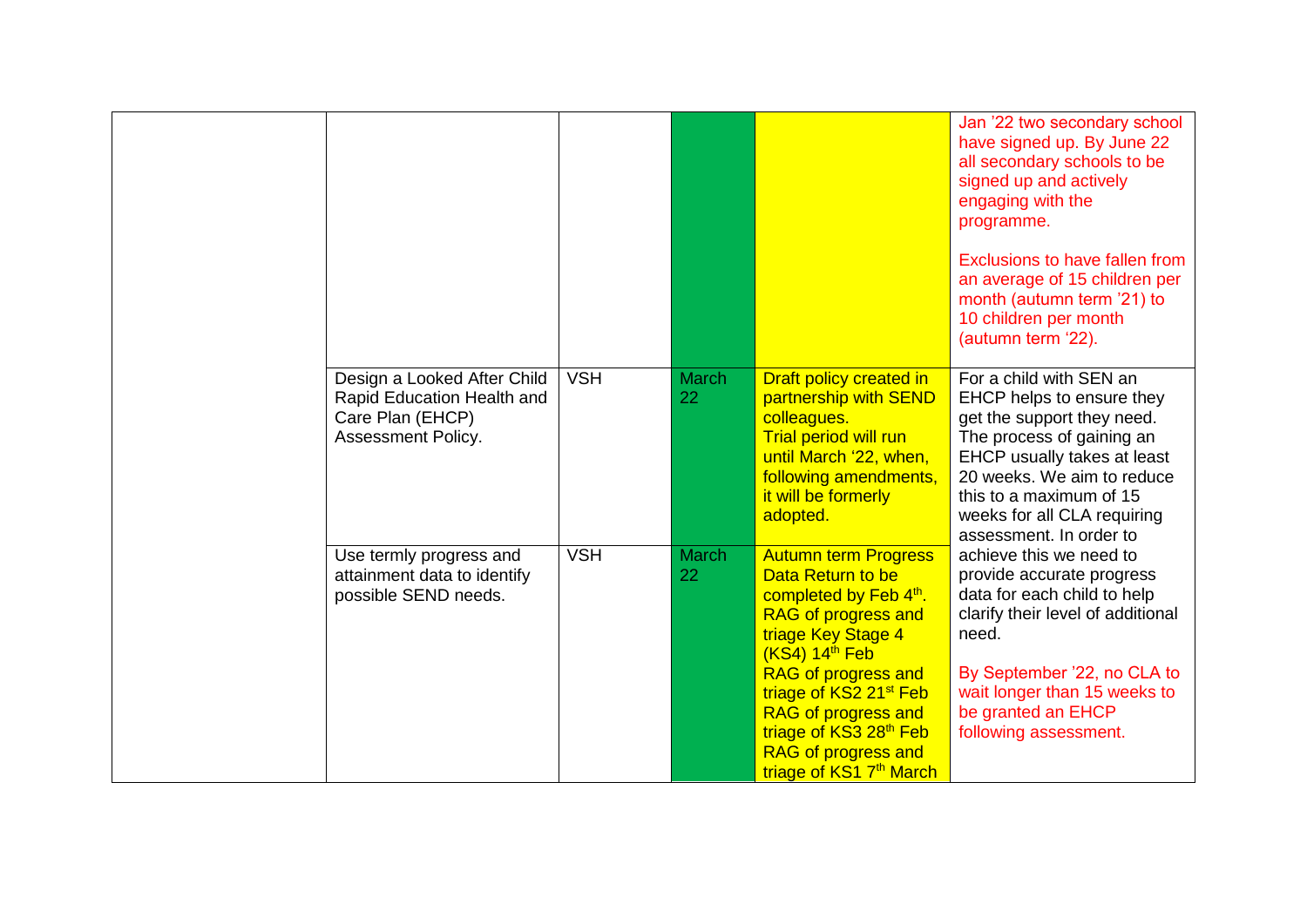|                                                                   |                                                                                                                                                                                                                                                                               |                      |               | <b>RAG of progress and</b><br>triage of Early Years<br><b>Foundation Stage</b><br>(EYFS) 14th March.                                                                                         |                                                                                                                                                                                |  |  |  |  |  |
|-------------------------------------------------------------------|-------------------------------------------------------------------------------------------------------------------------------------------------------------------------------------------------------------------------------------------------------------------------------|----------------------|---------------|----------------------------------------------------------------------------------------------------------------------------------------------------------------------------------------------|--------------------------------------------------------------------------------------------------------------------------------------------------------------------------------|--|--|--|--|--|
|                                                                   | What steps have been taken to ensure the Virtual School Head and the Virtual School champion all children with a social worker<br>to fulfil the extended duties:<br>How strong is partnership working between the Virtual School and Children's Social Care in Middlesbrough? |                      |               |                                                                                                                                                                                              |                                                                                                                                                                                |  |  |  |  |  |
| Continuous<br>Professional<br>Development (CPD) for<br>VS staff.  | Ensure funding is available.                                                                                                                                                                                                                                                  | <b>VSH</b>           | <b>Dec 21</b> | £1,000 per PA training<br>allowance ring fenced<br>from PPP grant.                                                                                                                           | Better trained officers will<br>support improved services<br>being offered to schools and<br>children.                                                                         |  |  |  |  |  |
|                                                                   | All PEP Advisors (PAs)<br>have a CPD plan                                                                                                                                                                                                                                     | VSH/<br><b>VSDHs</b> | <b>Dec 21</b> | All Pep Advisors (PAs)<br>have a CPD plan,<br>regularly reviewed at<br>their 6 weekly 1:1s.                                                                                                  | 100% of PEP Advisors to<br>have completed their<br>bespoke CPD plan by<br>February '23.                                                                                        |  |  |  |  |  |
| Stakeholders have<br>limited knowledge of<br>the extended duties. | Host a South Tees wide<br>conference to raise<br>awareness.                                                                                                                                                                                                                   | <b>VSH</b>           | Feb 22        | On track, 200<br>delegates have booked<br>a place.                                                                                                                                           | Conference feedback to be at<br>least 85% positive, with<br>regard to stakeholders<br>understanding of the<br>extended duties of the VS.                                       |  |  |  |  |  |
| Create a Child With<br>Social Worker (CWSW)<br>data set.          | Create a system whereby<br>key data relating to CWSW<br>is generated and<br>interrogated monthly.                                                                                                                                                                             | <b>VSH</b>           | April 22      | Attendance data<br>system already in<br>place.<br><b>Exclusions data system</b><br>being developed - due<br>April '22.<br><b>Progress data system</b><br>being developed - due<br>April '22. | Strategic oversight of the<br>school progress of CWSW<br>can only be achieved if<br>accurate data is available.<br>Data reports to be readily<br>available monthly by May '22. |  |  |  |  |  |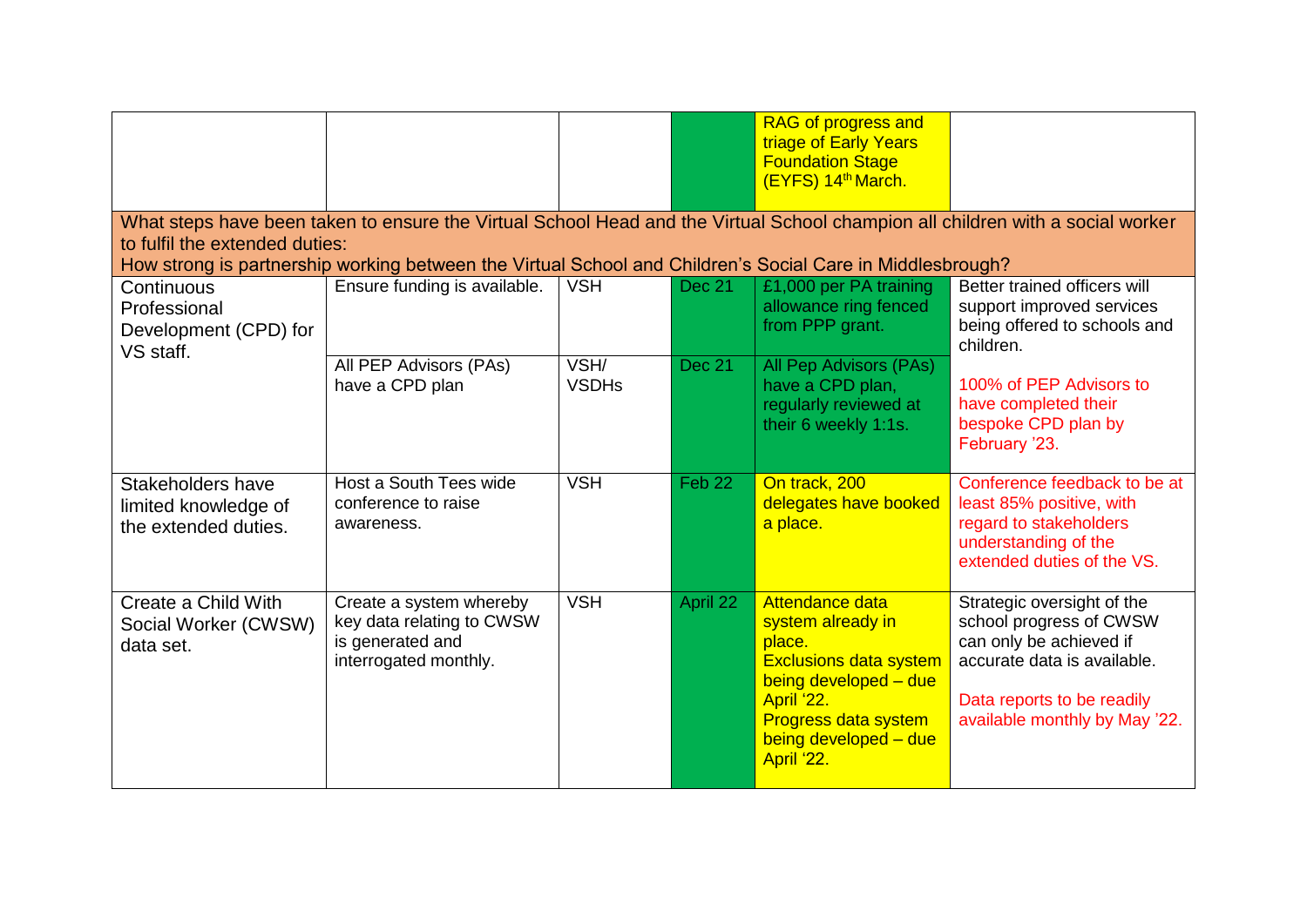| Are the Virtual School's current arrangements for tracking, monitoring and supporting children who have been excluded, are   |                                                                                                                                                  |                             |               |                                                                                                                                                                                                                                    |                                                                           |  |  |  |
|------------------------------------------------------------------------------------------------------------------------------|--------------------------------------------------------------------------------------------------------------------------------------------------|-----------------------------|---------------|------------------------------------------------------------------------------------------------------------------------------------------------------------------------------------------------------------------------------------|---------------------------------------------------------------------------|--|--|--|
| without a school place or are on part-time tables effective in ensuring these children are accessing appropriate and quality |                                                                                                                                                  |                             |               |                                                                                                                                                                                                                                    |                                                                           |  |  |  |
| education?                                                                                                                   |                                                                                                                                                  |                             |               |                                                                                                                                                                                                                                    |                                                                           |  |  |  |
| Reduce fixed term<br>exclusions (FTE).                                                                                       | PROCLAIM project - As<br>described above                                                                                                         | <b>VSH</b>                  | As<br>above   | As above                                                                                                                                                                                                                           | Exclusions to have fallen from<br>an average of 15 children per           |  |  |  |
|                                                                                                                              | Work with Social Care,<br>SEND and the Inclusion<br>Team to strengthen the<br><b>Exclusions Policy.</b>                                          | <b>VSH/SEND</b><br>Manger   | April 22      | <b>Draft Exclusion Policy</b><br>completed.<br><b>Consult with schools</b><br>on the draft policy.<br><b>Publish the policy</b><br>following the<br>consultation and<br>subsequent<br>amendments.                                  | month (autumn term '21) to<br>10 children per month<br>(autumn term '22). |  |  |  |
|                                                                                                                              | Create a joint mission<br>statement with schools to<br>support vulnerable children.                                                              | VSH/Head<br><b>Teachers</b> | June 22       | Draft completed.<br><b>Feedback gathered</b><br>from the Outwood<br>schools.<br><b>Plan to consult more</b><br>widely, seeking views<br>from all Heads'.<br><b>Agree the mission</b><br>statement with all<br>schools and publish. |                                                                           |  |  |  |
|                                                                                                                              | Review exclusion data with<br>each secondary Head and<br>agree targets for reduction<br>in the number of days lost<br>for looked after children. | <b>VSH</b>                  | <b>May 22</b> | Use the individual<br>school score cards as<br>a starting point for<br>these strategic<br>conversations.                                                                                                                           |                                                                           |  |  |  |
| Oversight of all<br>Children With a Social                                                                                   | Increase capacity in the<br><b>Children Missing Education</b><br>(CME) team to enable data                                                       | Head of<br>Access to        | <b>Dec 21</b> | 0.4 full time equivalent<br>(FTE) moved from VS<br><b>Team to CME Team to</b>                                                                                                                                                      | Aim is to ensure that children<br>with a Social Worker receive            |  |  |  |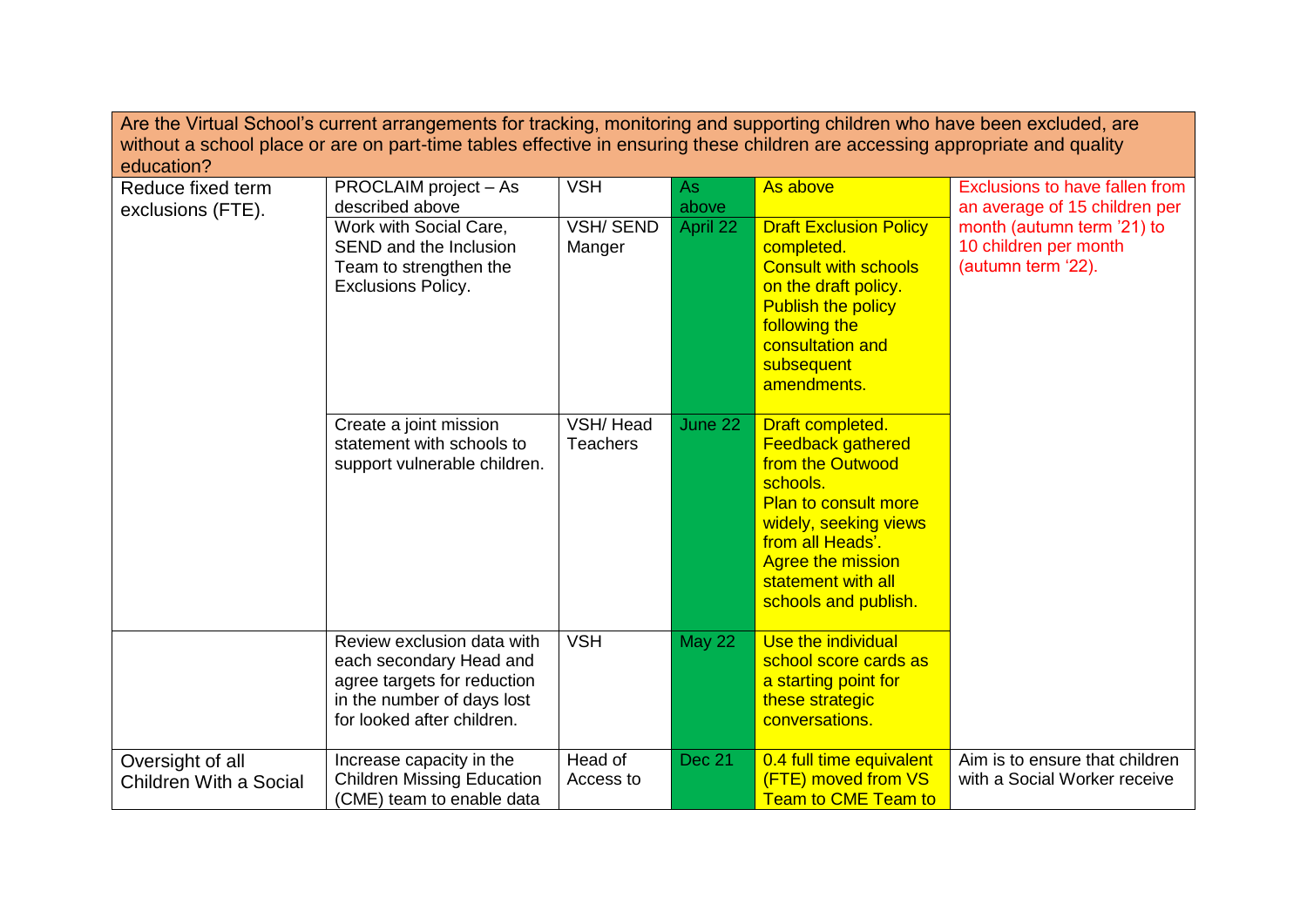| Worker (CWSW) on a<br>part time tables.                                                                       | gathering from schools to<br>be more robust re. Pupils<br>Missing Out On Education<br>(PMOOE).            | Education<br>(A2E)                           |               | add capacity and to<br>enable an accurate<br>baseline to be set of<br>the number of CWSW<br>who are not receiving<br>their full entitlement to<br>education. | the appropriate amount of<br>education.<br>Currently we do not have a<br>robust data set to enable a<br>baseline to be set, so<br>establishing this is key.                                                                    |
|---------------------------------------------------------------------------------------------------------------|-----------------------------------------------------------------------------------------------------------|----------------------------------------------|---------------|--------------------------------------------------------------------------------------------------------------------------------------------------------------|--------------------------------------------------------------------------------------------------------------------------------------------------------------------------------------------------------------------------------|
|                                                                                                               | Create a joint understanding<br>of educational risk factors<br>across the service area.                   | <b>VSH</b>                                   | Dec 21        | Complete                                                                                                                                                     |                                                                                                                                                                                                                                |
|                                                                                                               | Create a dashboard to<br>identify CWSW at risk of not<br>receiving their full<br>educational entitlement. | Head of<br>A <sub>2</sub> E                  | <b>May 22</b> | Dashboard created by<br>Feb <sub>22</sub><br><b>Trial version to be</b><br>tested by April 22<br>Launch dashboard by<br>May 22                               |                                                                                                                                                                                                                                |
| Develop a deeper<br>understanding of 'Not in<br><b>Employment, Education</b><br>or Training' (NEET)<br>churn. | Create a NEET score card<br>to capture churn.                                                             | <b>NEET Clinic</b><br>Chair (Hazel<br>Clark) | <b>May 22</b> | Template in production.                                                                                                                                      | The scorecard will enable us<br>to have a better<br>understanding of the NEET<br>population, and hence be<br>better equipped to target<br>support and intervention.<br>NEETs to fall from 26% in Jan<br>'22 to 21% by Jan '23. |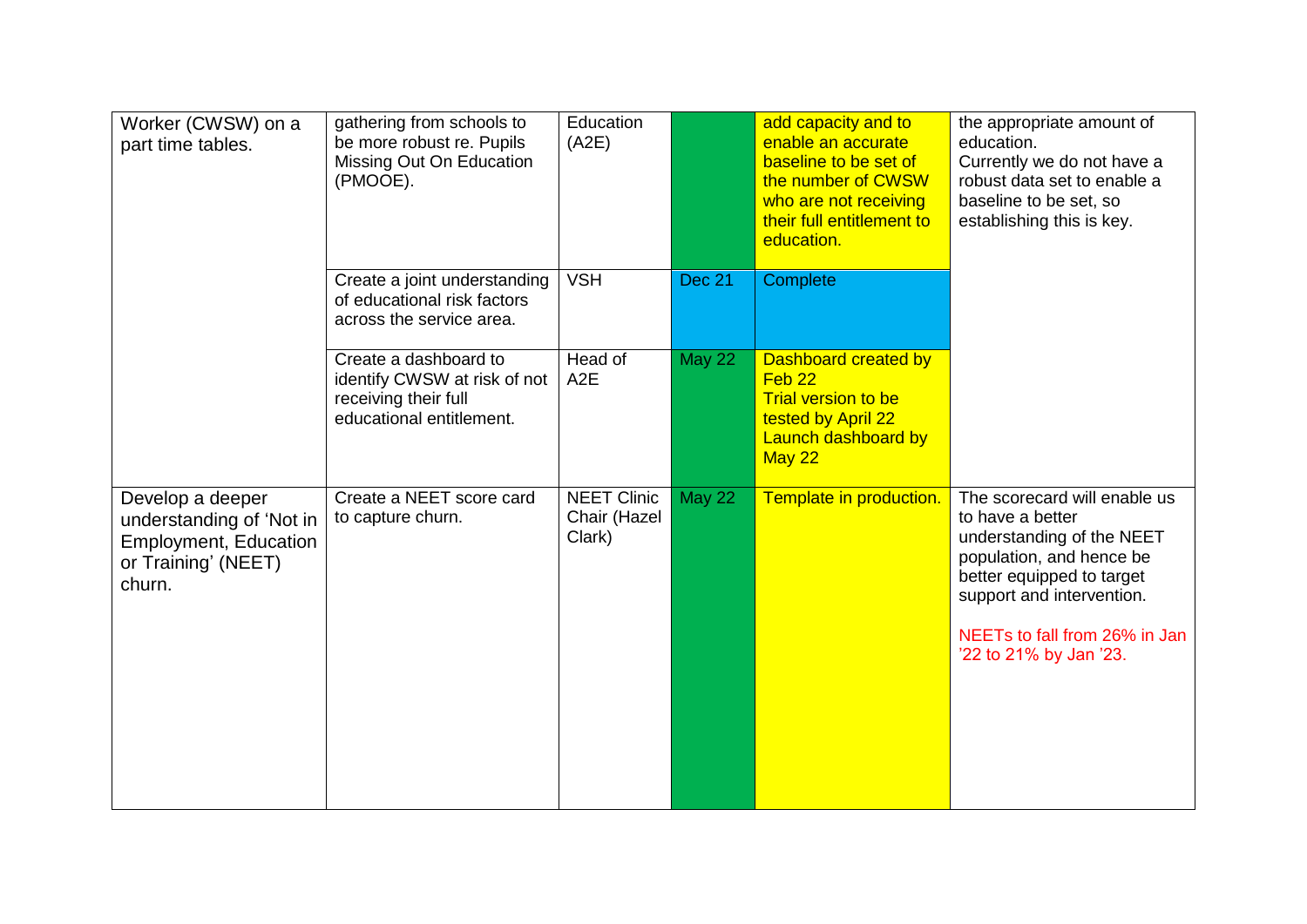| <b>Recommendations</b>                                                                                                                                                                     |                                                                                                                  |                                                                                                                                                                                                                                                                                                                                                                                                                                                                                  |             |                                                                                                                                        |                                                                                                                                                                                                 |
|--------------------------------------------------------------------------------------------------------------------------------------------------------------------------------------------|------------------------------------------------------------------------------------------------------------------|----------------------------------------------------------------------------------------------------------------------------------------------------------------------------------------------------------------------------------------------------------------------------------------------------------------------------------------------------------------------------------------------------------------------------------------------------------------------------------|-------------|----------------------------------------------------------------------------------------------------------------------------------------|-------------------------------------------------------------------------------------------------------------------------------------------------------------------------------------------------|
| VS should look to<br>further develop<br>influence and standing<br>externally. For<br>example, through<br>Headteacher cluster<br>meetings and<br>Headteacher strategic<br>development days. | As described above in the various strategic actions with schools and<br>stakeholders.                            | School Headteacher 'buy in'<br>to the processes described in<br>this plan is essential if they<br>are to change their models of<br>operation and their buy in is<br>more likely to be achieved if<br>they have a strong<br>professional relationship with<br>the VSH and regard the VSH<br>as having 'authority' with the<br>LA.<br>Exclusions to have fallen from<br>an average of 15 children per<br>month (autumn term '21) to<br>10 children per month<br>(autumn term '22). |             |                                                                                                                                        |                                                                                                                                                                                                 |
| <b>Consider VSH's access</b><br>to both Education and<br><b>Social Care</b><br>Directors/Heads of<br>Service.                                                                              | Review the effectiveness of<br>the current structure<br>annually.                                                | RB/RF/<br>TD                                                                                                                                                                                                                                                                                                                                                                                                                                                                     | Aug 22      | <b>Review structure and</b><br>determine<br>effectiveness. Report<br>conclusions to Virtual<br><b>School Governing</b><br>Body (VSGB). | An annual review will ensure<br>the structures in place within<br>the VS are the most<br>appropriate to help ensure we<br>meet the needs of young<br>people as effectively as<br>possible.      |
| Review the data<br>provided in the VS<br>Annual Report.                                                                                                                                    | Add an Executive<br>Summary. Include<br>additional key performance<br>indicators (KPIs) and<br>performance data. | <b>VSH</b>                                                                                                                                                                                                                                                                                                                                                                                                                                                                       | March<br>22 | Full report due for<br>publication in March<br>'22 will reflect this<br>action.                                                        | Governors and other<br>stakeholders need more<br>detailed data to more<br>accurately assess the<br>effectiveness of the VS. Data<br>should be used by Governors<br>to provide greater challenge |